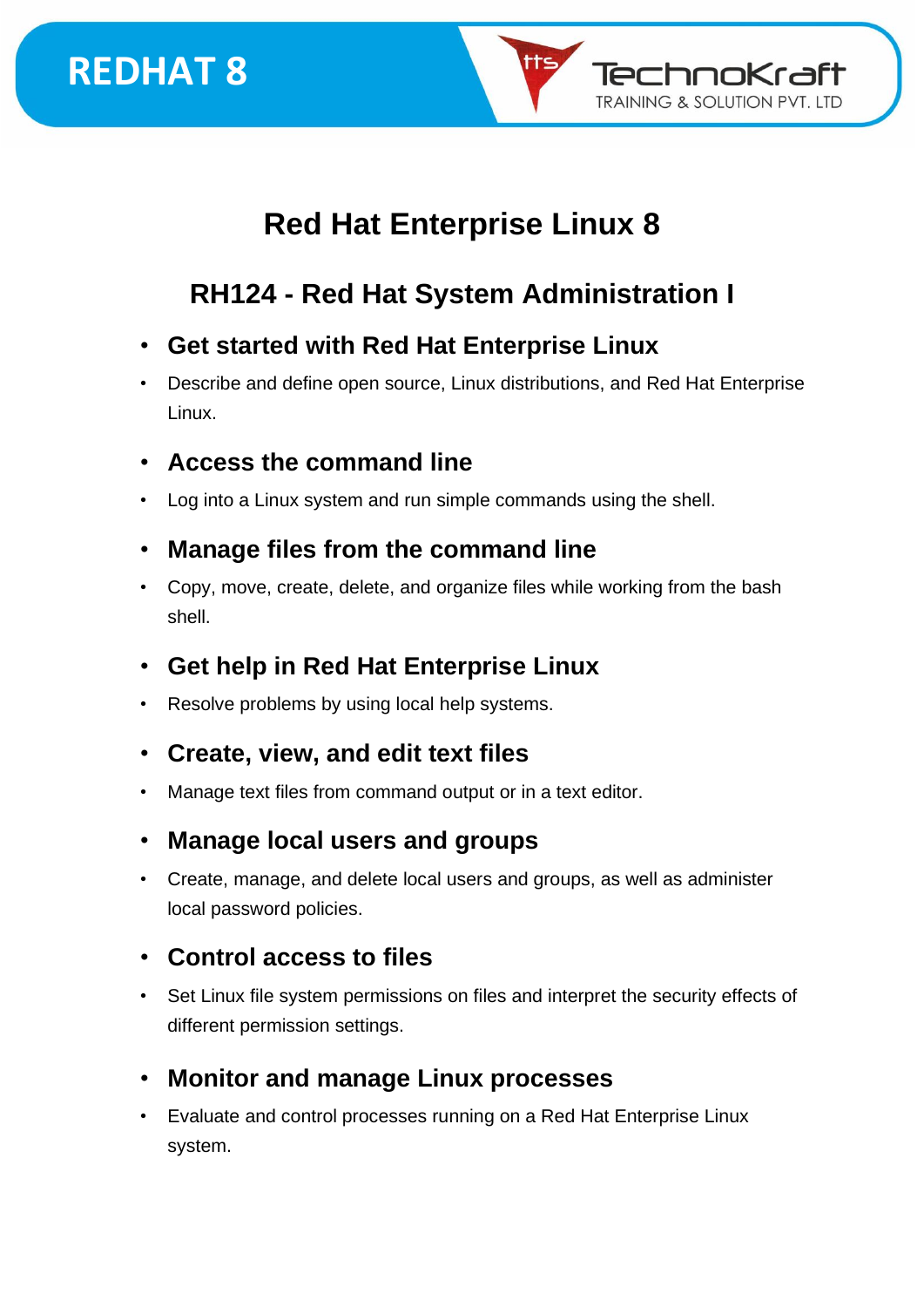

#### • **Control services and daemons**

• Control and monitor network services and system daemons using systemd.

#### • **Configure and secure SSH**

• Configure secure command line service on remote systems, using OpenSSH.

#### • **Analyze and store logs**

• Locate and accurately interpret logs of system events for troubleshooting purposes.

#### • **Manage networking**

• Configure network interfaces and settings on Red Hat Enterprise Linux servers.

#### • **Archive and transfer files**

• Archive and copy files from one system to another.

#### • **Install and update software**

• Download, install, update, and manage software packages from Red Hat and yum package repositories.

#### • **Access Linux files systems**

• Access, inspect, and use existing file systems on storage attached to a Linux server.

#### • **Analyze servers and get support**

• Investigate and resolve issues in the web-based management interface, getting support from Red Hat to help solve problems.

#### • **Comprehensive review**

Review the content covered in this course by completing hands-on exercises.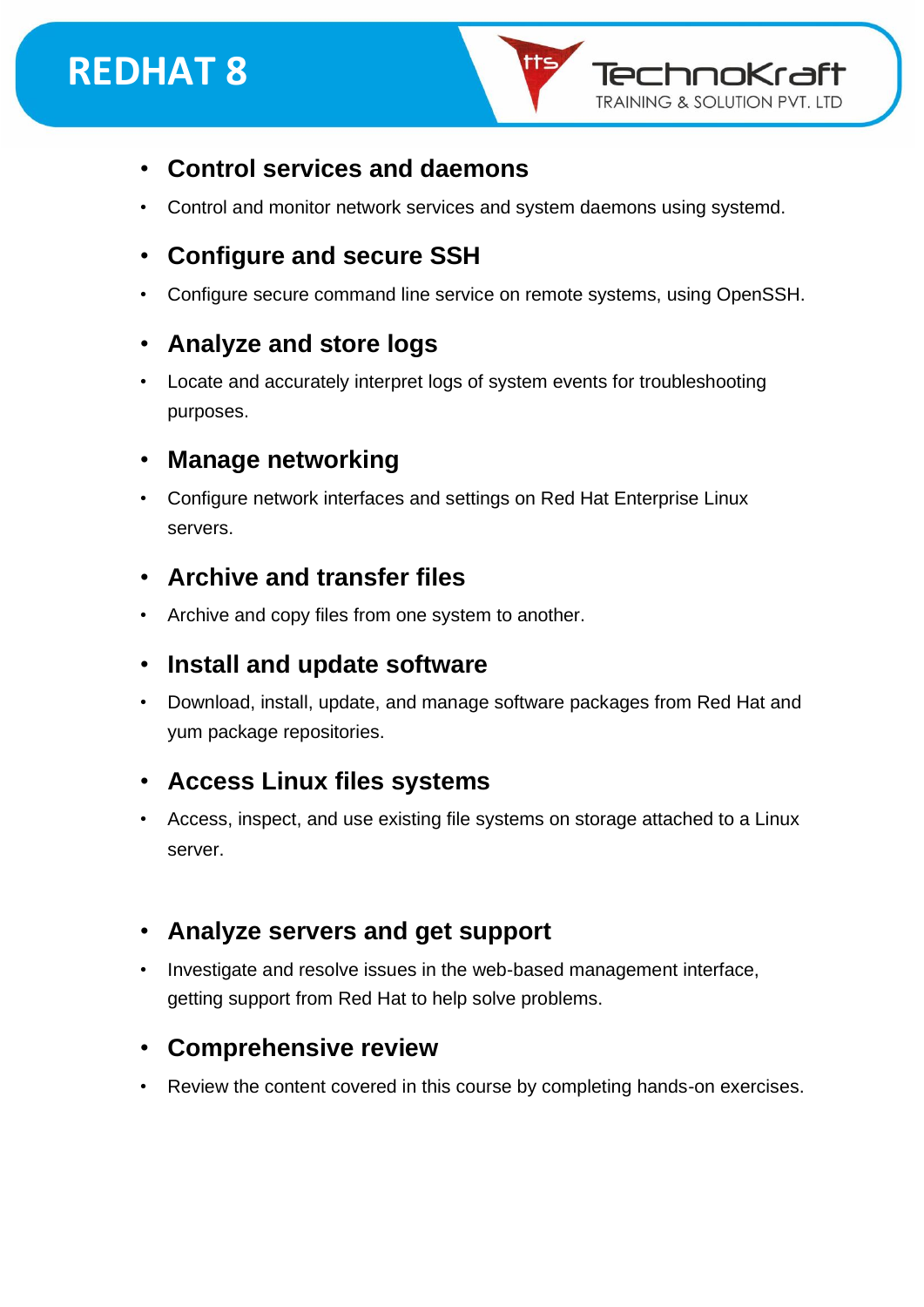

nokraft

**TRAINING & SOLUTION PVT. LTD** 

#### • **Improve command line productivity**

• Run commands more efficiently by using advanced features of the bash shell, shell scripts, and various utilities provided by Red Hat Enterprise Linux.

#### • **Schedule future tasks**

Schedule commands to run in the future, either one time or on a repeating schedule.

#### • **Tune system performance**

• Improve system performance by setting tuning parameters and adjusting scheduling priority of processes.

#### • **Control access to files with ACLs**

• Interpret and set access control lists (ACLs) on files to handle situations requiring complex user and group access permissions.

#### • **Manage SELinux security**

• Protect and manage the security of a server by using SELinux.

#### • **Maintain basic storage**

• Create and manage storage devices, partitions, file systems, and swap spaces from the command line.

#### • **Manage logical volumes**

• Create and manage logical volumes containing file systems and swap spaces from the command line.

#### • **Implement advanced storage features**

• Manage storage using the Stratis local storage management system and use VDO volumes to optimize storage space in use.

#### • **Access network-attached storage**

• Use the NFS protocol to administer network-attached storage.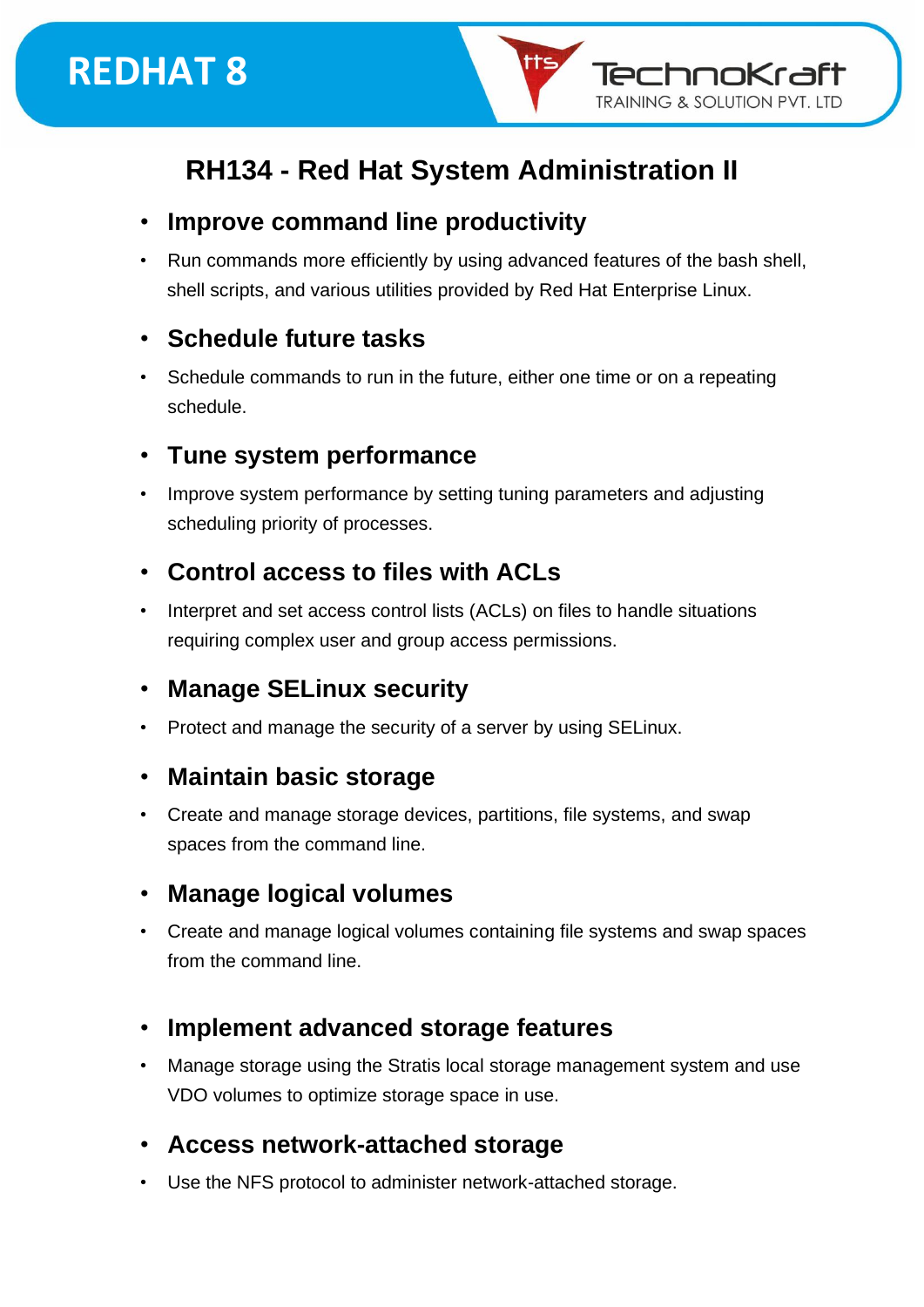



- **Control the boot process**
- Manage the boot process to control services offered and to troubleshoot and repair problems.
- **Manage network security**
- Control network connections to services using the system firewall and SELinux rules.
- **Install Red Hat Enterprise Linux**
- Install Red Hat Enterprise Linux on servers and virtual machines.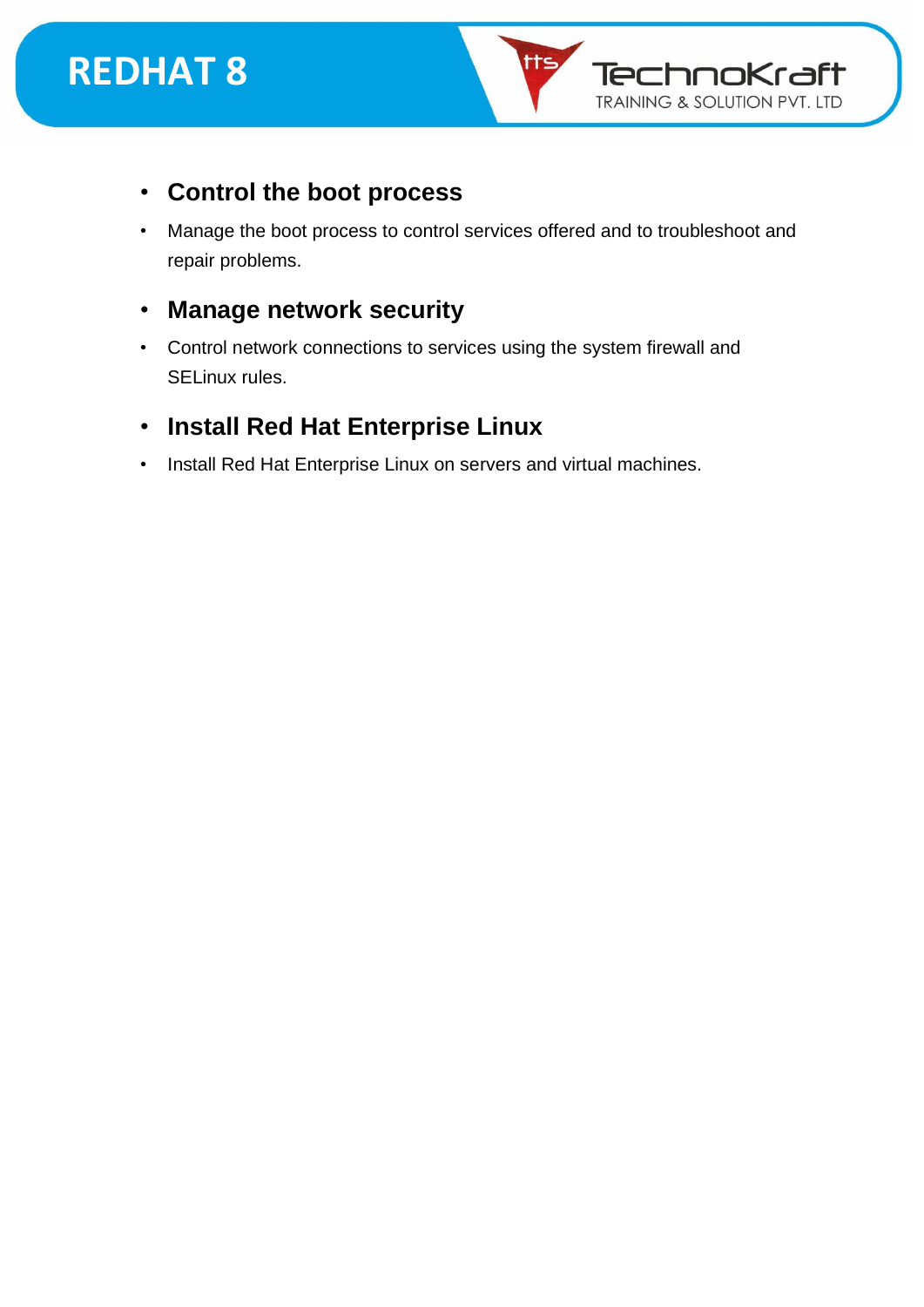

## **RH294 - Red Hat System Administration III**

- **Introduce Ansible**
- Describe Ansible concepts and install Red Hat Ansible Engine.

#### • **Deploy Ansible**

• Configure Ansible to manage hosts and run ad hoc Ansible commands.

#### • **Implement playbooks**

• Write a simple Ansible Playbook and run it to automate tasks on multiple managed hosts.

#### • **Manage variables and facts**

• Write playbooks that use variables to simplify management of the playbook and facts to reference information about managed hosts.

#### • **Implement task control**

• Manage task control, handlers, and task errors in Ansible Playbooks.

#### • **Deploy files to managed hosts**

• Deploy, manage, and adjust files on hosts managed by Ansible.

#### • **Manage large projects**

Write playbooks that are optimized for larger, more complex projects.

#### • **Simplify playbooks with roles**

Use Ansible roles to develop playbooks more quickly and to reuse Ansible code.

#### • **Troubleshoot Ansible**

• Troubleshoot playbooks and managed hosts.

#### • **Automate Linux administration tasks**

• Automate common Linux system administration tasks with Ansible